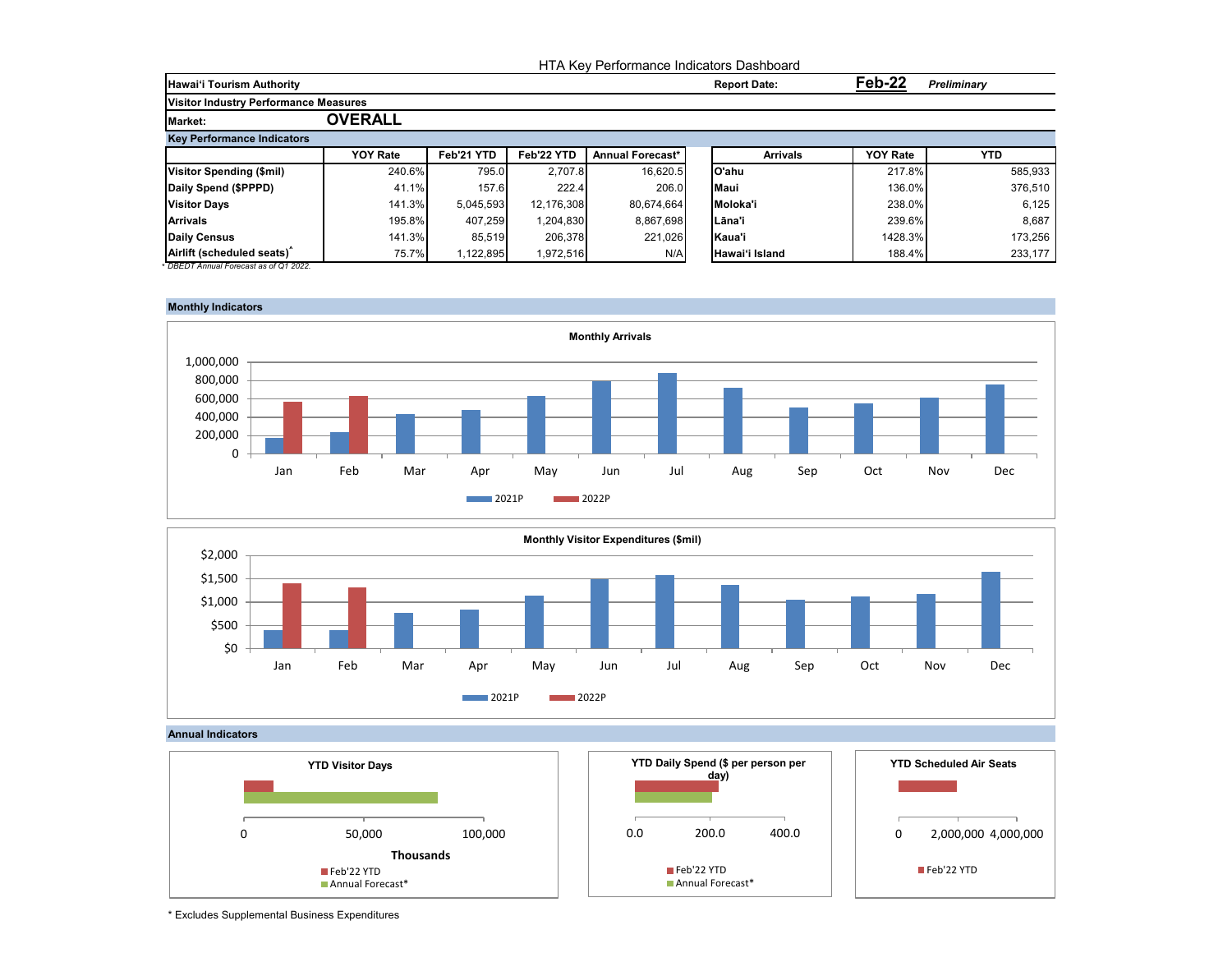|                                              |                   |            |            | HTA Key Performance Indicators Dashboard |                     |                 |                    |
|----------------------------------------------|-------------------|------------|------------|------------------------------------------|---------------------|-----------------|--------------------|
| <b>Hawai'i Tourism Authority</b>             |                   |            |            |                                          | <b>Report Date:</b> | Feb-22          | <b>Preliminary</b> |
| <b>Visitor Industry Performance Measures</b> |                   |            |            |                                          |                     |                 |                    |
| <b>Market:</b>                               | <b>U.S. TOTAL</b> |            |            |                                          |                     |                 |                    |
| <b>Key Performance Indicators</b>            |                   |            |            |                                          |                     |                 |                    |
|                                              | <b>YOY Rate</b>   | Feb'21 YTD | Feb'22 YTD | <b>Annual Forecast*</b>                  | <b>Arrivals</b>     | <b>YOY Rate</b> | <b>YTD</b>         |
| <b>Visitor Spending (\$mil)</b>              | 222.5%            | 744.3      | 2,400.3    | 13,988.8                                 | O'ahu               | 195.0%          | 516,373            |
| Daily Spend (\$PPPD)                         | 46.1%             | 157.0      | 229.4      | 201.3                                    | <b>Maui</b>         | 118.8%          | 338,582            |
| <b>Visitor Days</b>                          | 120.7%            | 4,740,982  | 10.463.524 | 69,490,874                               | Moloka'i            | 196.1%          | 5,161              |
| <b>Arrivals</b>                              | 174.3%            | 391,568    | 1,073,979  | 7,666,485                                | lLāna'i             | 211.7%          | 7,630              |
| <b>Daily Census</b>                          | 120.7%            | 80,356     | 177.348    | 190,386                                  | Kaua'i              | 1358.0%         | 158,794            |
| Airlift (scheduled seats)                    | 65.4%             | 1,065,872  | 1,763,166  | N/A                                      | Hawai'i Island      | 169.7%          | 211,676            |









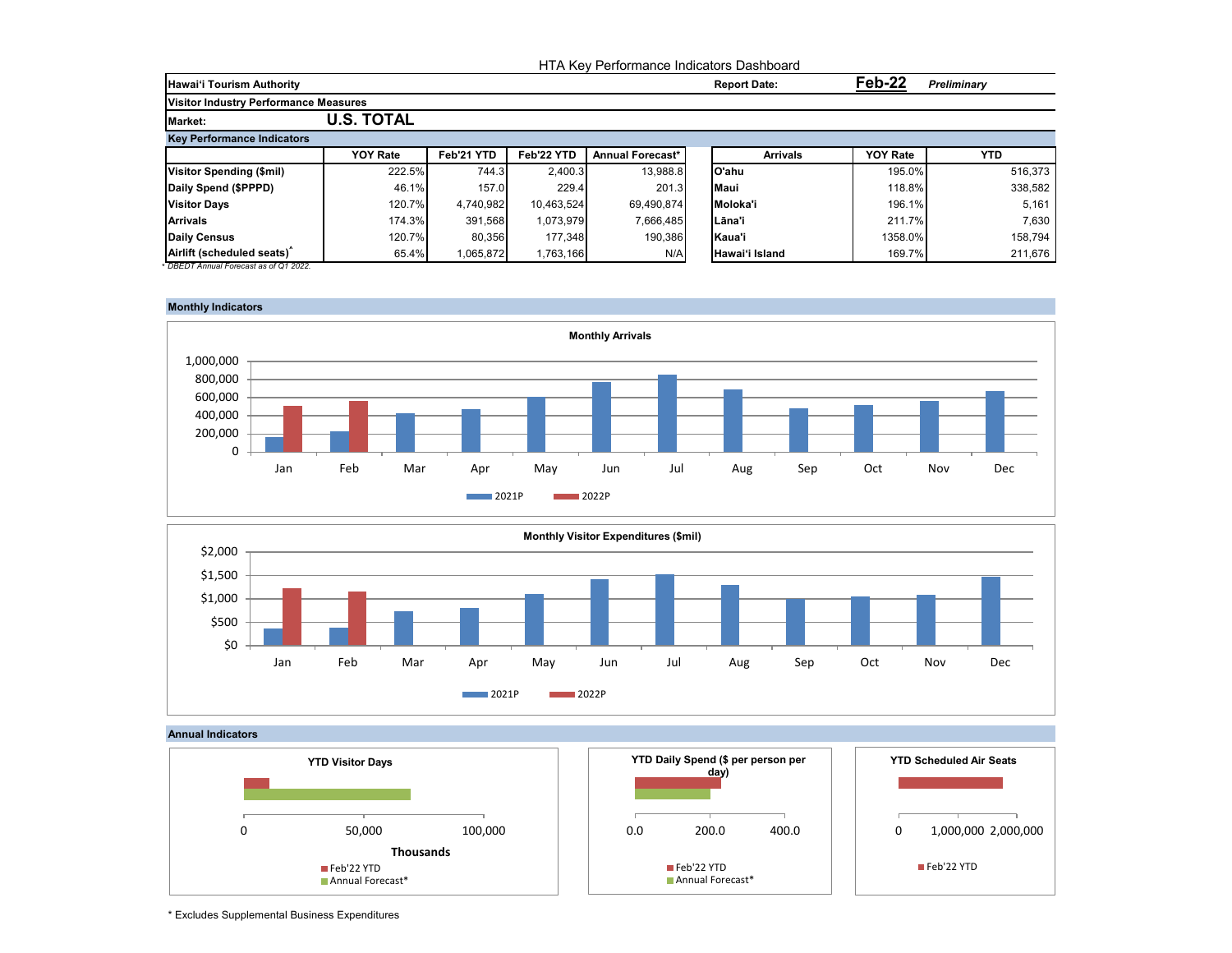|                                              |                  |            |            | HTA Key Performance Indicators Dashboard |             |                     |                              |            |  |
|----------------------------------------------|------------------|------------|------------|------------------------------------------|-------------|---------------------|------------------------------|------------|--|
| <b>Hawai'i Tourism Authority</b>             |                  |            |            |                                          |             | <b>Report Date:</b> | Feb-22<br><b>Preliminary</b> |            |  |
| <b>Visitor Industry Performance Measures</b> |                  |            |            |                                          |             |                     |                              |            |  |
| <b>Market:</b>                               | <b>U.S. WEST</b> |            |            |                                          |             |                     |                              |            |  |
| <b>Key Performance Indicators</b>            |                  |            |            |                                          |             |                     |                              |            |  |
|                                              | <b>YOY Rate</b>  | Feb'21 YTD | Feb'22 YTD | Annual Forecast*                         |             | <b>Arrivals</b>     | <b>YOY Rate</b>              | <b>YTD</b> |  |
| <b>Visitor Spending (\$mil)</b>              | 192.5%           | 490.3      | 1,433.8    | 8.781.5                                  | lO'ahu      |                     | 185.5%                       | 322,776    |  |
| Daily Spend (\$PPPD)                         | 44.3%            | 155.2      | 224.0      | 194.1                                    | <b>Maui</b> |                     | 84.5%                        | 209,921    |  |
| <b>Visitor Days</b>                          | 102.7%           | 3.158.764  | 6,402,418  | 45,239,109                               |             | Moloka'i            | 200.6%                       | 3,416      |  |
| <b>Arrivals</b>                              | 154.0%           | 276.881    | 703.257    | 5,183,426                                | lLāna'i     |                     | 187.7%                       | 4,253      |  |
| Daily Census                                 | 102.7%           | 53,538     | 108,516    | 123,943                                  | Kaua'i      |                     | 1380.1%                      | 100,541    |  |
| Airlift (scheduled seats)                    | 64.0%            | 949.417    | 1,557,220  | N/A                                      |             | Hawai'i Island      | 133.2%                       | 133,098    |  |









<sup>\*</sup> Excludes Supplemental Business Expenditures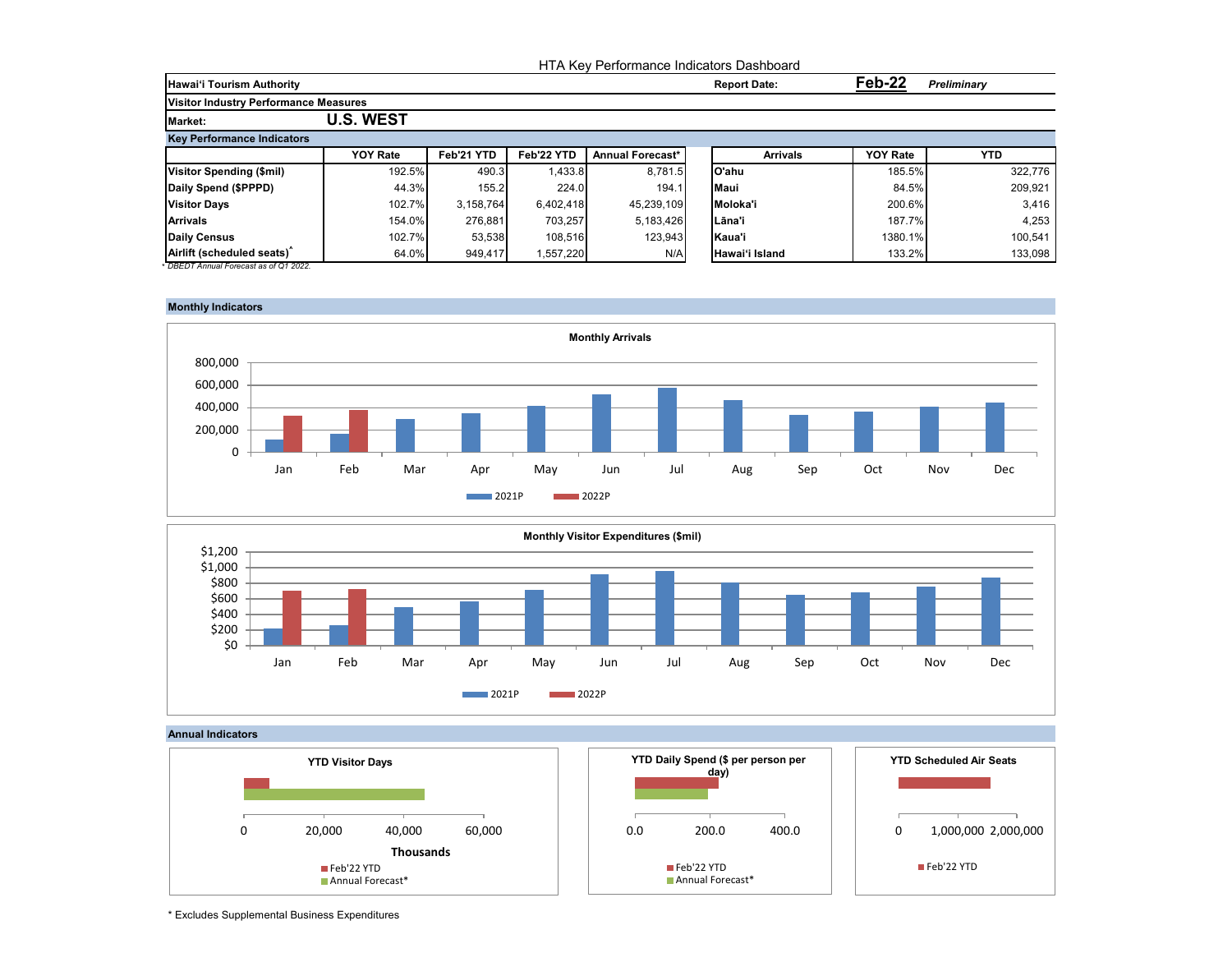|                                              |                  |            |            | HTA Key Performance Indicators Dashboard |                     |                 |                    |
|----------------------------------------------|------------------|------------|------------|------------------------------------------|---------------------|-----------------|--------------------|
| <b>Hawai'i Tourism Authority</b>             |                  |            |            |                                          | <b>Report Date:</b> | Feb-22          | <b>Preliminary</b> |
| <b>Visitor Industry Performance Measures</b> |                  |            |            |                                          |                     |                 |                    |
| <b>Market:</b>                               | <b>U.S. EAST</b> |            |            |                                          |                     |                 |                    |
| <b>Key Performance Indicators</b>            |                  |            |            |                                          |                     |                 |                    |
|                                              | <b>YOY Rate</b>  | Feb'21 YTD | Feb'22 YTD | <b>Annual Forecast*</b>                  | <b>Arrivals</b>     | <b>YOY Rate</b> | <b>YTD</b>         |
| <b>Visitor Spending (\$mil)</b>              | 280.5%           | 254.0      | 966.5      | 5.207.4                                  | O'ahu               | 212.5%          | 193.597            |
| Daily Spend (\$PPPD)                         | 48.2%            | 160.5      | 238.0      | 214.7                                    | <b>Maui</b>         | 214.2%          | 128,661            |
| <b>Visitor Days</b>                          | 156.7%           | 1.582.217  | 4.061.106  | 24,251,765                               | Moloka'i            | 187.6%          | 1,745              |
| <b>Arrivals</b>                              | 223.2%           | 114,687    | 370.722    | 2,483,059                                | lLāna'i             | 248.2%          | 3,377              |
| <b>Daily Census</b>                          | 156.7%           | 26,817     | 68,832     | 66,443                                   | Kaua'i              | 1321.2%         | 58,254             |
| Airlift (scheduled seats)                    | 76.8%            | 116,455    | 205,946    | N/A                                      | Hawai'i Island      | 267.2%          | 78,578             |

## **Monthly Indicators**







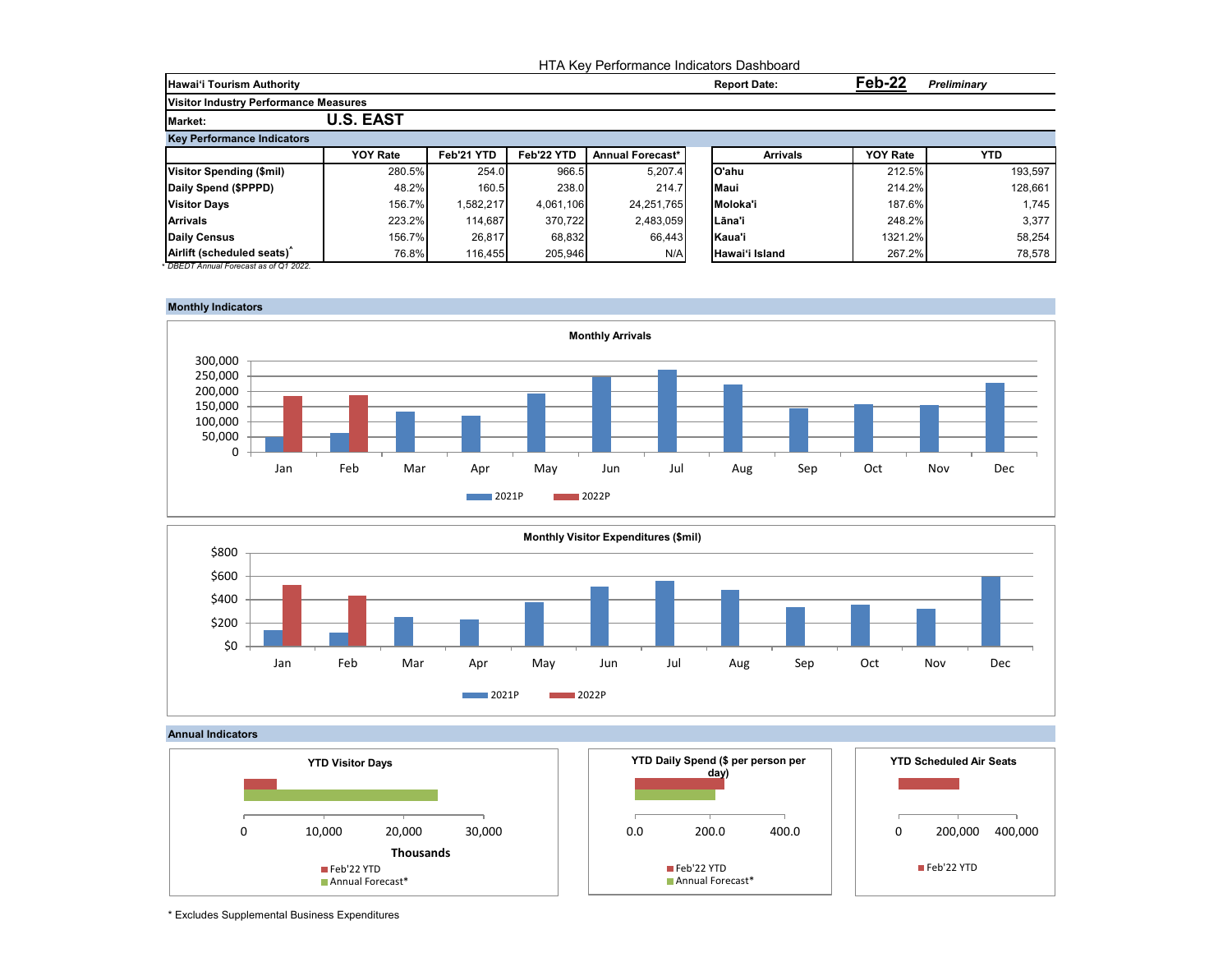|                                              |                 |            |            | HTA Key Performance Indicators Dashboard |                     |                 |                    |
|----------------------------------------------|-----------------|------------|------------|------------------------------------------|---------------------|-----------------|--------------------|
| <b>Hawai'i Tourism Authority</b>             |                 |            |            |                                          | <b>Report Date:</b> | Feb-22          | <b>Preliminary</b> |
| <b>Visitor Industry Performance Measures</b> |                 |            |            |                                          |                     |                 |                    |
| <b>Market:</b>                               | <b>CANADA</b>   |            |            |                                          |                     |                 |                    |
| <b>Key Performance Indicators</b>            |                 |            |            |                                          |                     |                 |                    |
|                                              | <b>YOY Rate</b> | Feb'21 YTD | Feb'22 YTD | <b>Annual Forecast*</b>                  | <b>Arrivals</b>     | <b>YOY Rate</b> | <b>YTD</b>         |
| Visitor Spending (\$mil)                     | 761.2%          | 17.2       | 148.2      | 426.6                                    | lO'ahu              | 2259.2%         | 23,058             |
| Daily Spend (\$PPPD)                         | 4.3%            | 170.9      | 178.3      | 173.6                                    | <b>Maui</b>         | 1138.2%         | 24,333             |
| <b>Visitor Days</b>                          | 725.4%          | 100,666    | 830,919    | 2,457,615                                | Moloka'i            | 10465.8%        | 506                |
| <b>Arrivals</b>                              | 1451.3%         | 3,390      | 52,597     | 194.619                                  | lLāna'i             | 2769.2%         | 613                |
| Daily Census                                 | 725.4%          | .706       | 14,083     | 6,733                                    | Kaua'i              | 13497.2%        | 5,950              |
| Airlift (scheduled seats)                    | 1125.2%         | 9,308      | 114,037    | N/A                                      | Hawai'i Island      | 1528.5%         | 9,110              |









\* Excludes Supplemental Business Expenditures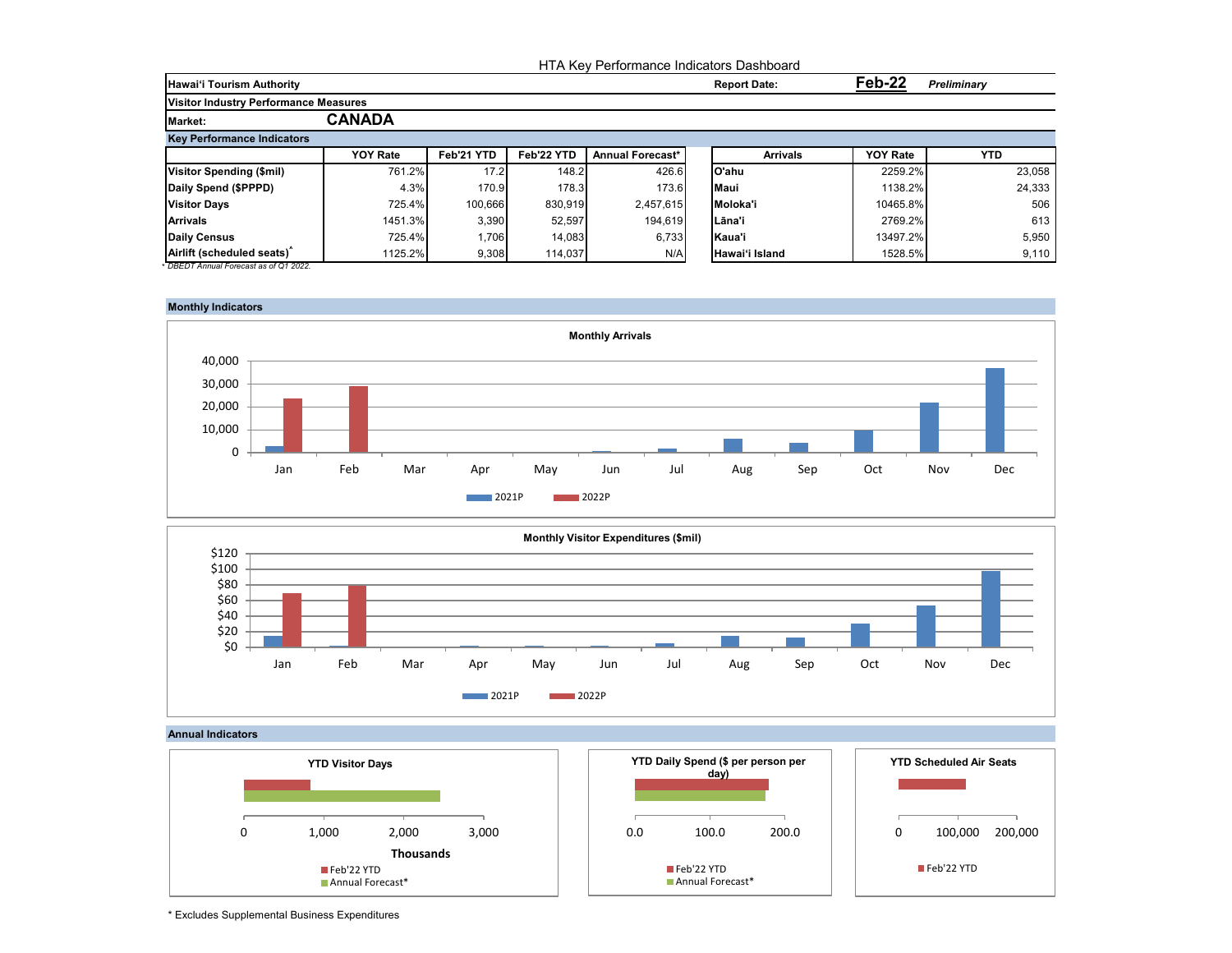|                                              |                 |            |            | HTA Key Performance Indicators Dashboard |             |                     |                 |                    |
|----------------------------------------------|-----------------|------------|------------|------------------------------------------|-------------|---------------------|-----------------|--------------------|
| <b>Hawai'i Tourism Authority</b>             |                 |            |            |                                          |             | <b>Report Date:</b> | Feb-22          | <b>Preliminary</b> |
| <b>Visitor Industry Performance Measures</b> |                 |            |            |                                          |             |                     |                 |                    |
| <b>Market:</b>                               | <b>JAPAN</b>    |            |            |                                          |             |                     |                 |                    |
| <b>Key Performance Indicators</b>            |                 |            |            |                                          |             |                     |                 |                    |
|                                              | <b>YOY Rate</b> | Feb'21 YTD | Feb'22 YTD | <b>Annual Forecast*</b>                  |             | <b>Arrivals</b>     | <b>YOY Rate</b> | <b>YTD</b>         |
| Visitor Spending (\$mil)                     | 172.8%          | 7.2        | 19.7       | 805.1                                    | O'ahu       |                     | 159.0%          | 4,682              |
| Daily Spend (\$PPPD)                         | 3.8%            | 202.3      | 210.0      | 254.2                                    | <b>Maui</b> |                     | 1086.3%         | 379                |
| <b>Visitor Days</b>                          | 162.9%          | 35,638     | 93.700     | 3.167.750                                | Moloka'i    |                     | $-100.0\%$      |                    |
| <b>Arrivals</b>                              | 170.6%          | .859       | 5,031      | 521,380                                  | Lāna'i      |                     | 617.5%          | 18                 |
| Daily Census                                 | 162.9%          | 604        | 1,588      | 8,679                                    | Kaua'i      |                     | 608.9%          | 88                 |
| Airlift (scheduled seats)                    | 47.7%           | 23,033     | 34,012     | N/A                                      |             | Hawai'i Island      | 700.2%          | 465                |









<sup>\*</sup> Excludes Supplemental Business Expenditures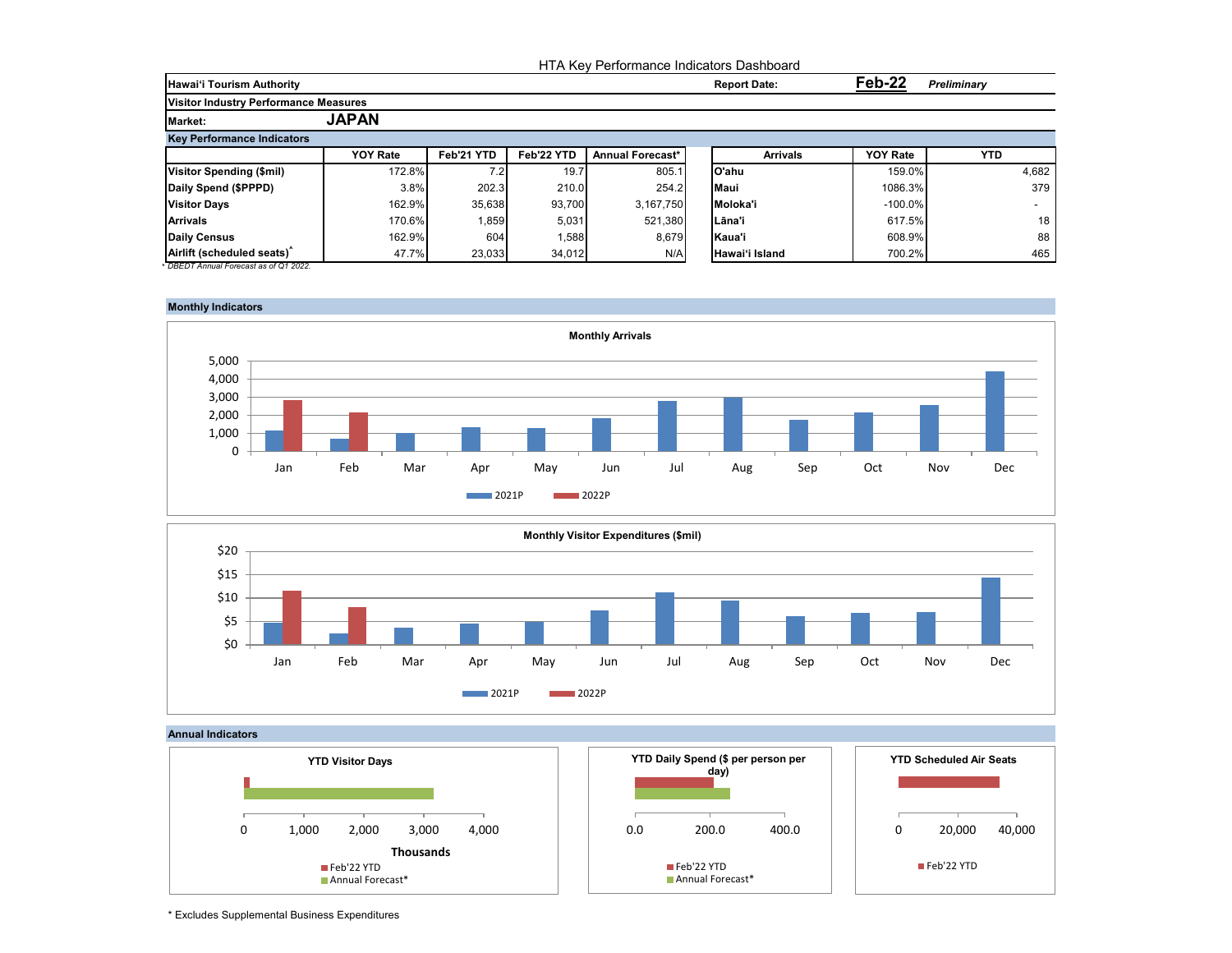|                                              |                 |            |                   |                         | <b>HTA Kev Performance Indicators Dashboard</b> |                              |            |
|----------------------------------------------|-----------------|------------|-------------------|-------------------------|-------------------------------------------------|------------------------------|------------|
| <b>Hawai'i Tourism Authority</b>             |                 |            |                   |                         | <b>Report Date:</b>                             | Feb-22<br><b>Preliminary</b> |            |
| <b>Visitor Industry Performance Measures</b> |                 |            |                   |                         |                                                 |                              |            |
| <b>Market:</b>                               | <b>OCEANIA</b>  |            |                   |                         |                                                 |                              |            |
| <b>Key Performance Indicators</b>            |                 |            |                   |                         |                                                 |                              |            |
|                                              | <b>YOY Rate</b> | Feb'21 YTD | Feb'22 YTD        | <b>Annual Forecast*</b> | <b>Arrivals</b>                                 | <b>YOY Rate</b>              | <b>YTD</b> |
| <b>Visitor Spending (\$mil)</b>              | 1574.5%         |            | 19.0 <sub>1</sub> | 298.2                   | lO'ahu                                          | 6192.8%                      | 6,299      |
| Daily Spend (\$PPPD)                         | 22.2%           | 219.5      | 268.3             | 275.3                   | <b>Maui</b>                                     | 1558.9%                      | 880        |
| <b>Visitor Days</b>                          | 1270.0%         | 5,175      | 70.891            | 1,083,103               | Moloka'i                                        | #DIV/0!                      | 21         |
| <b>Arrivals</b>                              | 3667.8%         | 177        | 6,678             | 110.655                 | ILāna'i                                         | #DIV/0!                      | 35         |
| Daily Census                                 | 1270.0%         | 88         | 1,202             | 2,967                   | Kaua'i                                          | 2298.1%                      | 515        |
| Airlift (scheduled seats)                    | N/A             | 01         | 15,613            | N/A                     | Hawai'i Island                                  | 3049.8%                      | 691        |









<sup>\*</sup> Excludes Supplemental Business Expenditures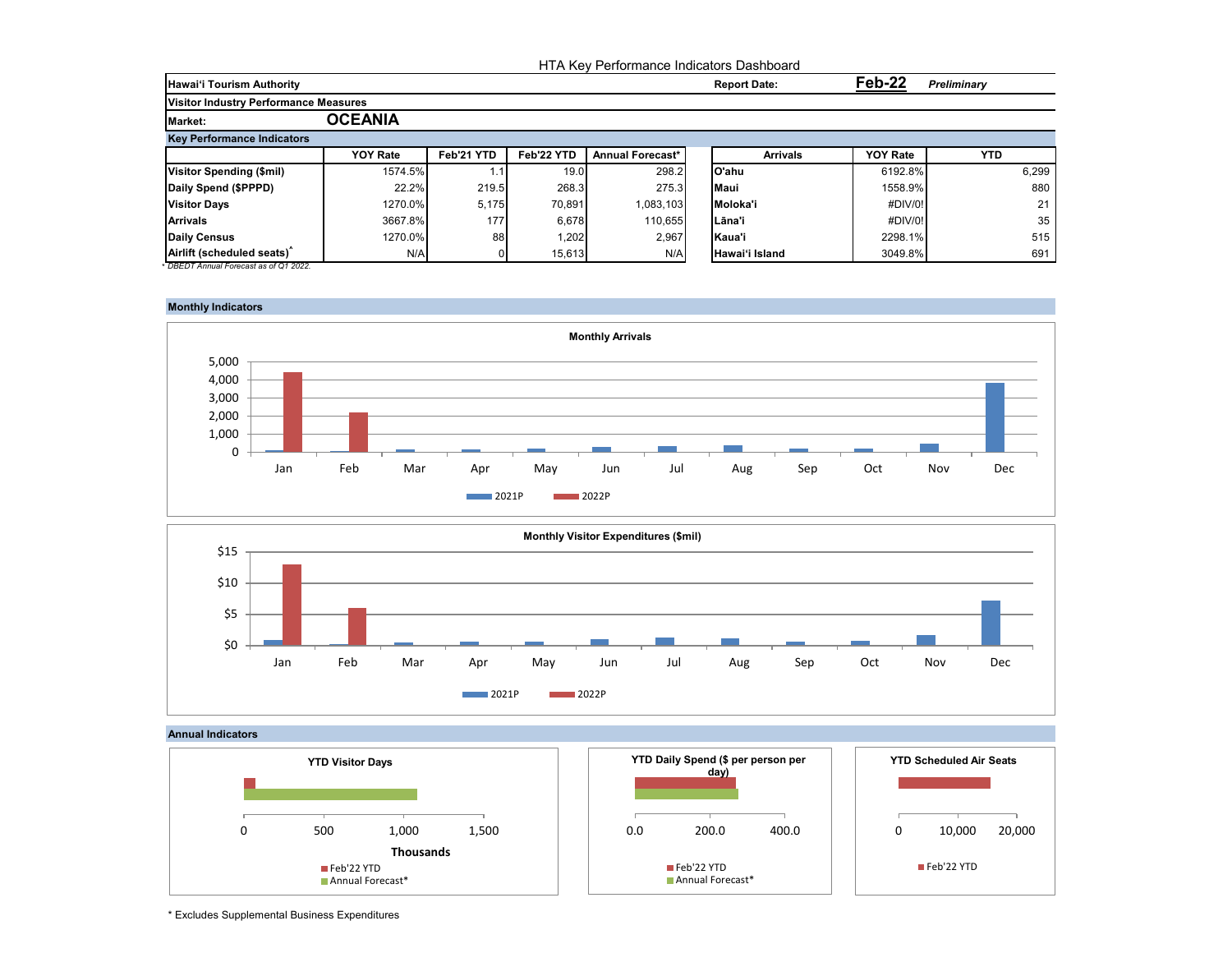|                                              |                 |            |            |                         | HTA Key Performance Indicators Dashboard |                              |            |  |
|----------------------------------------------|-----------------|------------|------------|-------------------------|------------------------------------------|------------------------------|------------|--|
| <b>Hawai'i Tourism Authority</b>             |                 |            |            |                         | <b>Report Date:</b>                      | Feb-22<br><b>Preliminary</b> |            |  |
| <b>Visitor Industry Performance Measures</b> |                 |            |            |                         |                                          |                              |            |  |
| <b>Market:</b>                               | <b>EUROPE</b>   |            |            |                         |                                          |                              |            |  |
| <b>Key Performance Indicators</b>            |                 |            |            |                         |                                          |                              |            |  |
|                                              | <b>YOY Rate</b> | Feb'21 YTD | Feb'22 YTD | <b>Annual Forecast*</b> | <b>Arrivals</b>                          | <b>YOY Rate</b>              | <b>YTD</b> |  |
| Visitor Spending (\$mil)                     | 962.0%          | 1.8        | 19.4       | 100.7                   | lO'ahu                                   | 1428.0%                      | 5,413      |  |
| Daily Spend (\$PPPD)                         | 12.0%           | 129.4      | 144.9      | 158.4                   | <b>Maui</b>                              | 1401.4%                      | 2,822      |  |
| <b>Visitor Days</b>                          | 848.6%          | 14.124     | 133,983    | 635.609                 | Moloka'i                                 | 1522.6%                      | 155        |  |
| <b>Arrivals</b>                              | 1193.1%         | 651        | 8,424      | 47,332                  | Lāna'i                                   | 1554.5%                      | 104        |  |
| Daily Census                                 | 848.6%          | 239        | 2,271      | 1,741                   | Kaua'i                                   | 2647.0%                      | 1,679      |  |
| Airlift (scheduled seats)                    | N/A             | N/A        | N/A        | N/A                     | Hawai'i Island                           | 2017.3%                      | 3,406      |  |

## **Monthly Indicators**







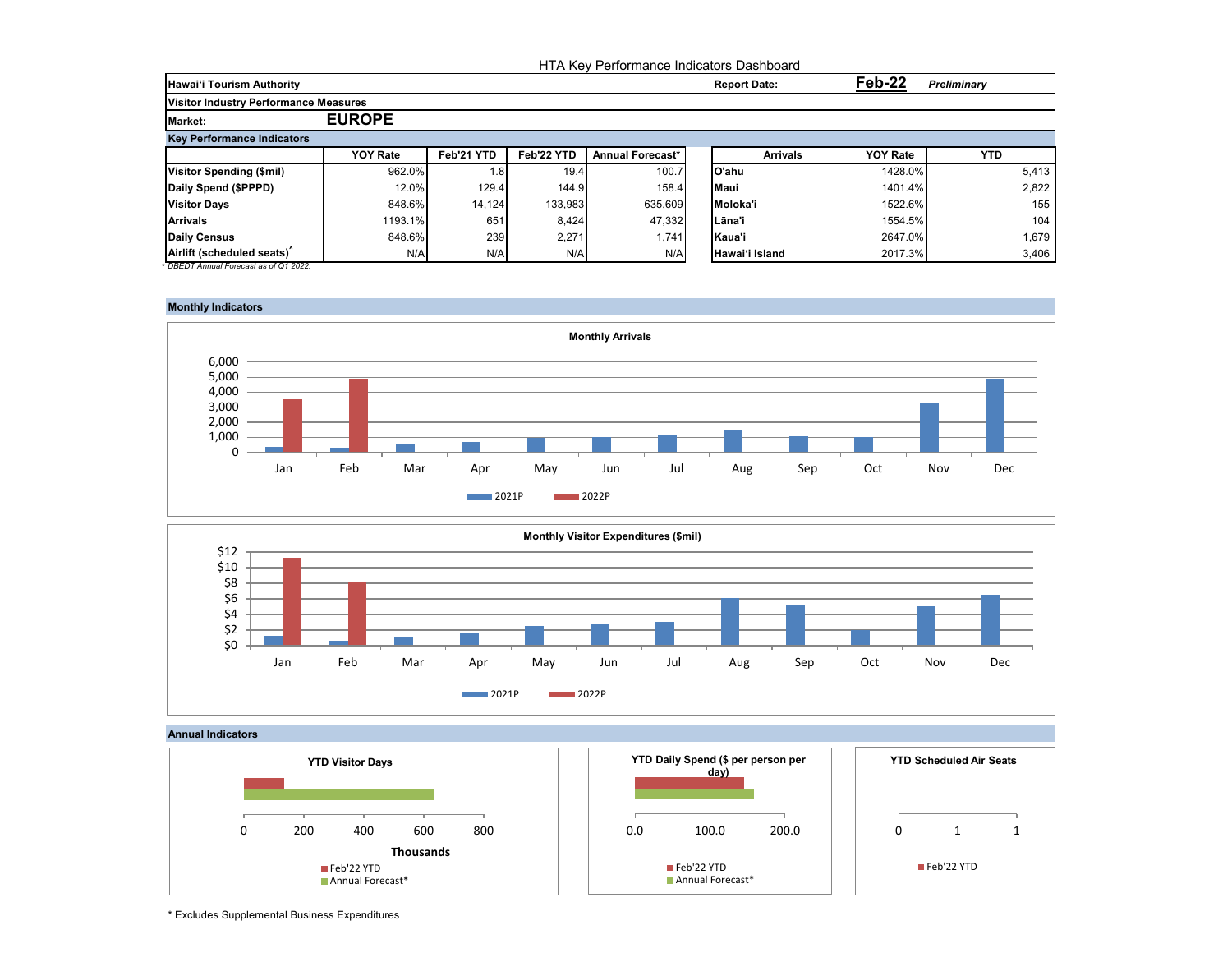|                                              |                   |            |            |                         | HTA Key Performance Indicators Dashboard |                 |                    |
|----------------------------------------------|-------------------|------------|------------|-------------------------|------------------------------------------|-----------------|--------------------|
| <b>Hawai'i Tourism Authority</b>             |                   |            |            |                         | <b>Report Date:</b>                      | Feb-22          | <b>Preliminary</b> |
| <b>Visitor Industry Performance Measures</b> |                   |            |            |                         |                                          |                 |                    |
| Market:                                      | <b>OTHER ASIA</b> |            |            |                         |                                          |                 |                    |
| <b>Key Performance Indicators</b>            |                   |            |            |                         |                                          |                 |                    |
|                                              | <b>YOY Rate</b>   | Feb'21 YTD | Feb'22 YTD | <b>Annual Forecast*</b> | <b>Arrivals</b>                          | <b>YOY Rate</b> | <b>YTD</b>         |
| <b>Visitor Spending (\$mil)</b>              | 397.2%            | 4.1        | 20.3       | N/A                     | lO'ahu                                   | 724.4%          | 4,920              |
| Daily Spend (\$PPPD)                         | 23.9%             | 215.0      | 266.3      | N/A                     | Maui                                     | 781.9%          | 978                |
| <b>Visitor Days</b>                          | 301.4%            | 18,969     | 76.149     | N/A                     | Moloka'i                                 | #DIV/0!         | 29                 |
| <b>Arrivals</b>                              | 625.3%            | 776I       | 5.627      | N/A                     | lLāna'i                                  | 1052.6%         | 48                 |
| Daily Census                                 | 301.4%            | 322        | 1,291      | N/A                     | lKaua'i                                  | 1404.2%         | 356                |
| Airlift (scheduled seats)                    | 633.6%            | 2,502      | 18,354     | N/A                     | Hawai'i Island                           | 724.3%          | 1.145              |

# **Monthly Indicators**







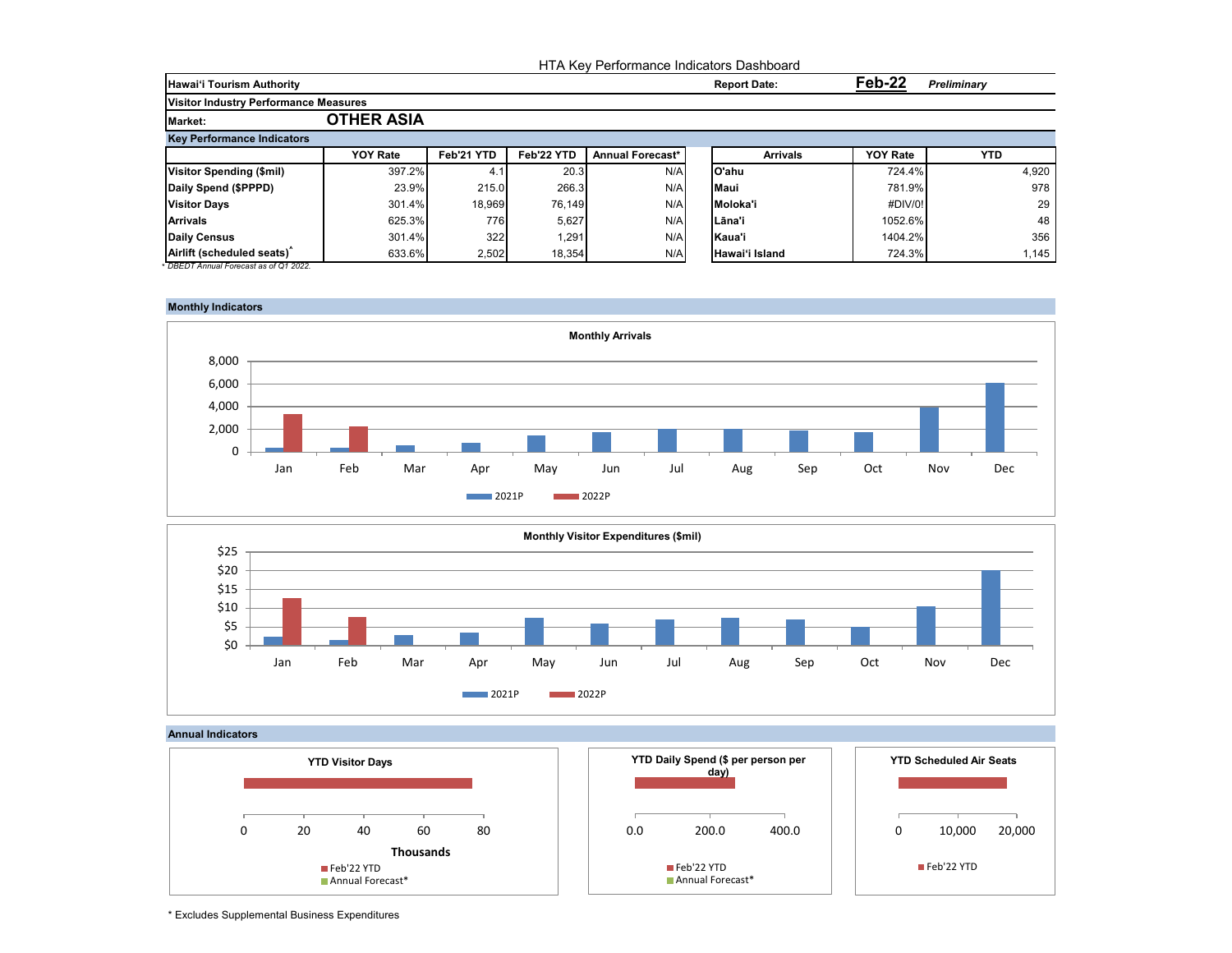|                                              |                 |            |            |                  | HTA Key Performance Indicators Dashboard |                 |                    |
|----------------------------------------------|-----------------|------------|------------|------------------|------------------------------------------|-----------------|--------------------|
| <b>Hawai'i Tourism Authority</b>             |                 |            |            |                  | <b>Report Date:</b>                      | Feb-22          | <b>Preliminary</b> |
| <b>Visitor Industry Performance Measures</b> |                 |            |            |                  |                                          |                 |                    |
| <b>Market:</b>                               | <b>KOREA</b>    |            |            |                  |                                          |                 |                    |
| <b>Key Performance Indicators</b>            |                 |            |            |                  |                                          |                 |                    |
|                                              | <b>YOY Rate</b> | Feb'21 YTD | Feb'22 YTD | Annual Forecast* | <b>Arrivals</b>                          | <b>YOY Rate</b> | <b>YTD</b>         |
| <b>Visitor Spending (\$mil)</b>              | 379.8%          | 3.2        | 15.4       | 192.6            | lO'ahu                                   | 798.4%          | 3,416              |
| Daily Spend (\$PPPD)                         | 26.0%           | 215.4      | 271.5      | 300.1            | <b>Maui</b>                              | 1236.0%         | 562                |
| <b>Visitor Days</b>                          | 280.7%          | 14,898     | 56.722     | 641.680          | Moloka'i                                 | #DIV/0!         | 21                 |
| <b>Arrivals</b>                              | 668.4%          | 472        | 3,627      | 80,957           | lLāna'i                                  | 796.2%          | 19                 |
| Daily Census                                 | 280.7%          | 253        | 961        | 1,758            | Kaua'i                                   | 1352.8%         | 206                |
| Airlift (scheduled seats)                    | 633.6%          | 2,502      | 18,354     | N/A              | Hawai'i Island                           | 765.6%          | 607                |









\* Excludes Supplemental Business Expenditures